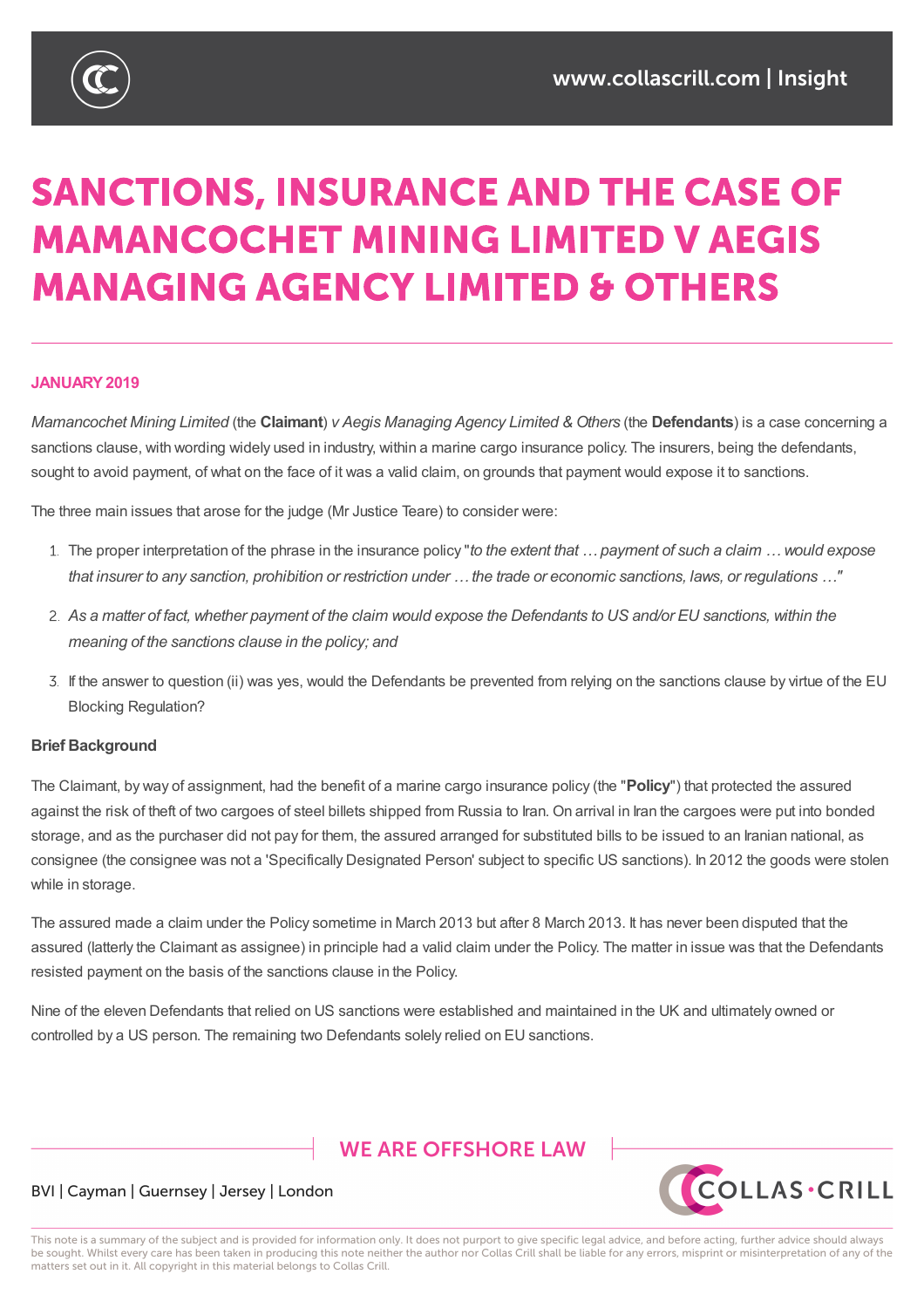

#### **The Position of US Sanctions Against Iran**

At the time the Policy was taken out, US sanctions against Iran did not apply to the nine US owned or controlled foreign entity Defendants.

A change to the US sanctions regime against Iran in 2012 and further enactment of legislation meant that from 9 March 2013 those Defendants, being US-owned or controlled foreign entities, would have been prohibited from paying the claim under the Policy.

In 2015, the five permanent members of the UN Security Council, Germany, the EU and Iran agreed the Joint Comprehensive Plan of Action ("**JCPOA**") that provided Iran with relief from various international sanctions in return for Iran agreeing to curb its nuclear activities. The JCPOA contained commitments by the US to lift sanctions in relation to non-US persons (not including US-owned or controlled foreign entities). It provided for sanctions to be lifted in respect of insurance and re-insurance provisions, and committed to "License non-US entities that are owned or controlled by a US person to engage in activities that are consistent with this JCPOA." The JCPOA was implemented on 16 January 2016.

In May 2018 the US announced its withdrawal from the JCPOA. The sanctions affecting US-owned or controlled foreign entities became effective again from 27 June 2018 subject to a wind-down period ending on 4 November 2018 for transactions "*ordinarily* incident and necessary to the wind down of ... transactions ... that would otherwise be prohibited by [the sanction]."

Consequently, despite the age of the insurance claim (the theft took place in 2012), this case was heard on an expedited basis because its resolution was in part dependent upon the effect of the US President's decision to end the US's participation in JCPOA and the relevant sanction being re-imposed. US sanctions on Iran were brought back into full effect at 23:59 EST on 4 November 2018.

#### **Issue 1 – Construction of the Policy**

The Court had to decide on the proper interpretation of the sanctions clause in the Policy:

controlled by a US person. The remaining two Defendants solely relied on EU sanctions.

"No (re)insurer shall be deemed to provide cover and no (re)insurer shall be liable to pay any claim or provide any benefit hereunder to the extent that the provision of such cover, payment of such claim or provision of such benefit would expose that (re)insurer to any sanction, prohibition or restriction under United Nations resolutions or the trade or economic sanctions, laws, or *regulations of the European Union, United Kingdom or United States of America.*"

The argument put forward by the Defendants (the insurers) was that they were not liable to pay the claim if they were at risk of being sanctioned by OFAC (the Office of Foreign Assets Control of the US Department of the Treasury). On the other hand, the Claimant argued that the Defendants must establish, on the balance of probabilities, that payment would put them in breach of sanctions and would lawfully expose them to sanction.

The judge decided that the meaning of the clause is "that the insurer is not liable to pay a claim where payment would be prohibited *under one of the named systems of lawand thus "would expose" the Defendants to a sanction.*"

The Defendants were not liable to pay a claim if payment would be prohibited under one of the named systems of law. If that were to

# **WE ARE OFFSHORE I AW**



#### BVI | Cayman | Guernsey | Jersey | London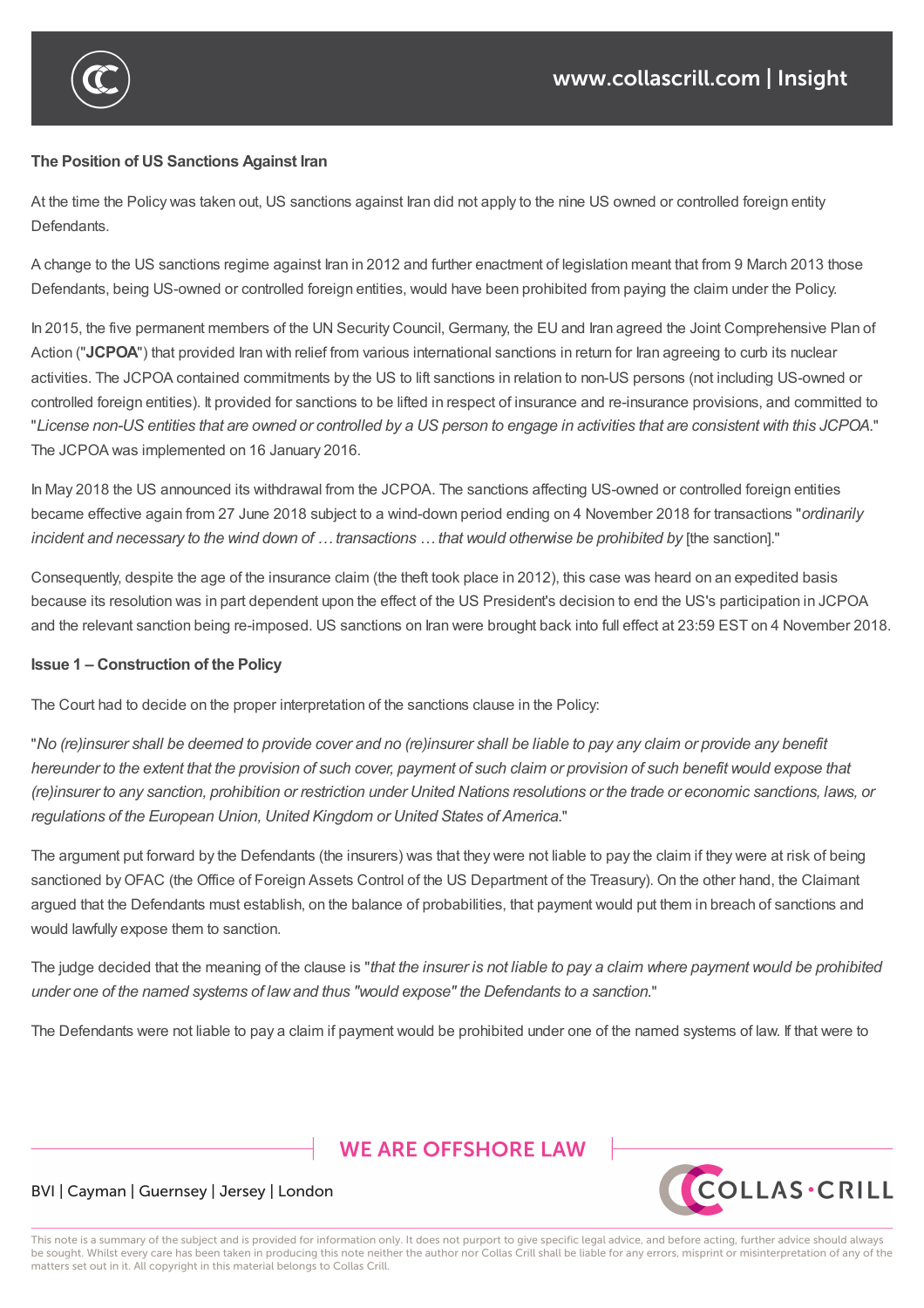

 $\bigcap$ The Defendants were not liable to payment would be prohibited under one of the named systems of  $\alpha$ 

arise, the Defendants' obligation to pay would be suspended rather than extinguished. The mere risk of being sanctioned was not sufficient to invoke the clause.

#### **Issue 2 – Exposure to US and/or EU Sanctions**

The Court had to decide, as a matter of fact, whether the payment of the claim (before 23:59 EST on 4 November 2018) would expose the Defendants to US and/or EU sanctions, within the meaning of the sanctions clause in the Policy.

The judge decided that until 23:59 EST on 4 November 2018 payment of the insurance claim was not prohibited by the US and so payment made by that date would not expose the Defendants to sanction.

The judge reached this conclusion on the basis of finding that the wind-down period applied to operations that were consistent with the lifting of sanctions under the JCPOA and the insurance claim was consistent with JCPOA.

Further, based on his decision on the sanctions clause, the judge held that the Defendants were not exposed to any EU sanction as it was common ground between the parties that payment of the claim was not prohibited by EU law. The fact that the relevant authorities had failed and/or refused to confirm that the payment could be safely made, in Justice Teare's view, did not expose the Defendants to sanction.

#### **Issue 3 – The EU Blocking Regulation**

The Claimant sought to rely on the EU Blocking Regulation in the event that it was decided that the Defendants were entitled to rely on the sanctions clause to resist payment. However, the judge's conclusions meant the issue did not arise for decision.

Notwithstanding, the judge did comment that he did see considerable force in the Defendants' position that if the contractual sanctions clause applied then the EU Blocking Regulation would not be engaged, as the insurer would not be complying with a third country's prohibition but would simply be relying upon the terms of the policy to resist payment.

#### **Client Tips**

The sanctions clause in the Policy was based on standard wording widely used in the industry. The decision of the Court indicated that it will interpret contractual clauses by looking at the language and context and considering the meaning it would convey to a reasonable person having all the background knowledge which would reasonably have been available to the parties in the situation in which they were at the time of contracting. If the purpose of a particular clause is to achieve a particular outcome (in this case it was argued that the insurer need not pay an otherwise valid claim where there was merely a risk that payment would incur a sanction), the draftsperson must ensure that the wording of it is clear and unambiguous to establish common intention of that outcome.

If the intended effect of a sanctions clause is to extinguish any liability of the person relying on it, the wording should be clear and unambiguous on that point.

Understanding the implications of sanctions on an action or transaction can be complicated, if in doubt seek legal advice.

# **WE ARE OFFSHORE I AW**



#### BVI | Cayman | Guernsey | Jersey | London